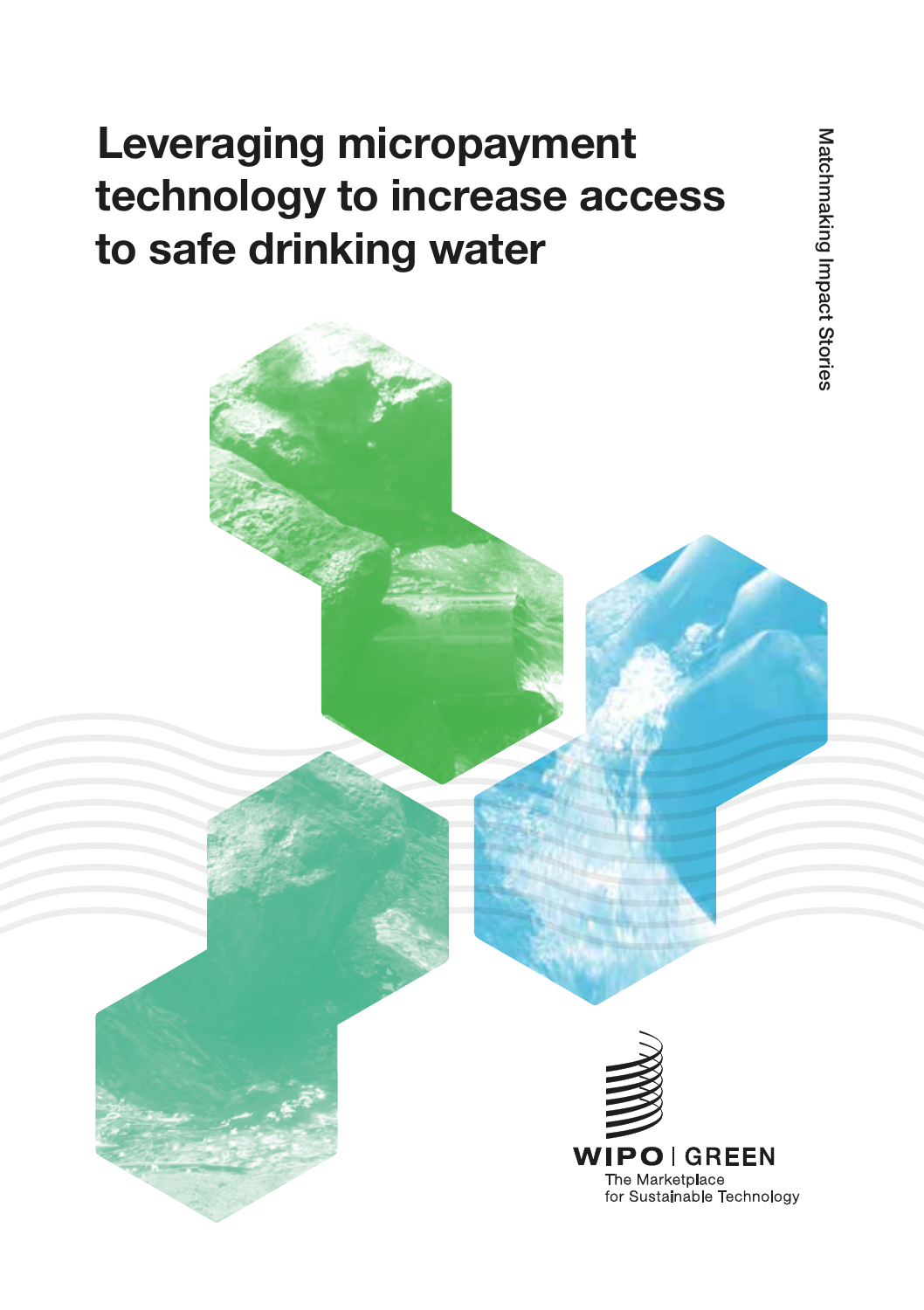# The Challenge

Enabling Access to Safe Drinking Water. More than 780 million people lack access to safe drinking water, particularly in developing countries.

# The Match

Cubo Environmental Technologies enables the efficient utilization of water resources through its patented technology for the treatment of drinking water and wastewater.

Susteq's goal is to enable access to safe water via a prepaid water ATM that allows people to pay a small amount for water. The money is used to pay for infrastructure that pumps, treats, and transports water to end users.

# The Impact

Through this collaboration, Cubo and Susteq plan to bring safe drinking water to over 20,000 beneficiaries in Nigeria and Kenya by 2019, with the possibility to extend their impact in countries like Senegal and India in the near future.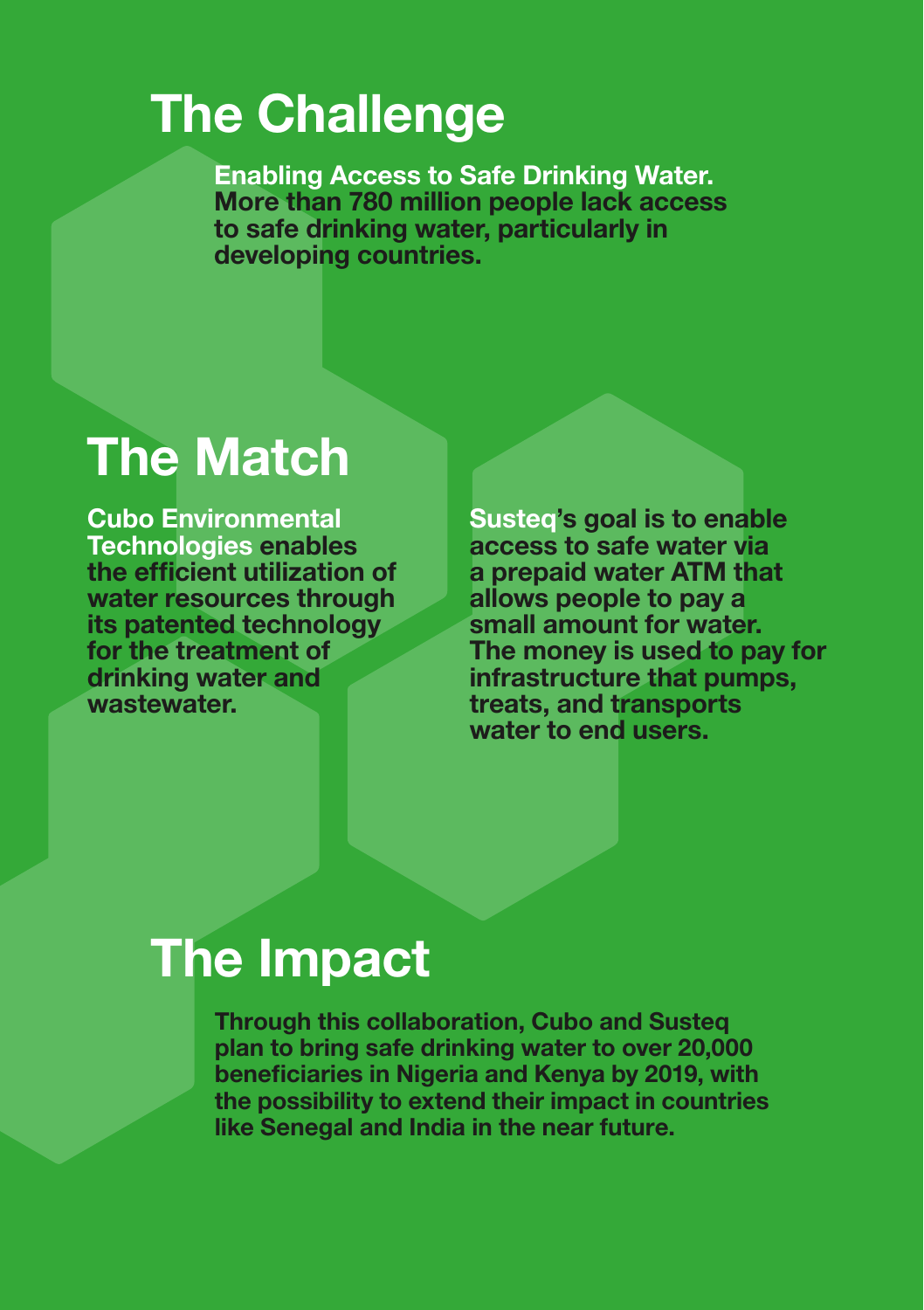Portuguese company Cubo Environmental Technologies has developed a compact, modular, containerized technology to treat and supply safe drinking water to small population clusters of 500 to 3,000 people.

The technology allows them to produce safe drinking water from natural water sources, such as surface water and ground water, at an affordable price. The equipment requires very low maintenance and operation skills, making it easy to use in remote locations.

But Cubo faces a challenge. Most of the target locations for its technology do not have access to an adequate water distribution infrastructure.

#### Innovate 4 Water

In June 2017, Cubo came to Innovate 4 Water looking for a solution to their problem.

Innovate 4 Water 2017 was an international matchmaking event organized by WIPO GREEN, Waterpreneurs and Watervent. It brought together technology providers and entrepreneurs, investors, public sector organizations, incubators, and other stakeholders in the water sector.

Among them was Susteq, a Dutch company that has developed a water payment and dispensation terminal.

Susteq's solution sounded like a way to help Cubo deliver water to the final user by utilizing the "smart water" approach – leveraging the power of technology to integrate a payment and collection system, thus creating an even more effective business model.

### From connection to collaboration

At the event, Cubo's Chief Technology Officer, Rui Brás Gomes, made contact with Susteq. After that first meeting, Rui decided to take the Cubo team to the Netherlands to visit Susteq headquarters. At the end of the trip, they established a partnership that would allow Cubo to use Susteq's terminals in its treatment and distribution systems.

## Implementing the solution in Kenya and Nigeria

The first joint venture was in Murang'a, Kenya, where Cubo deployed its technology to supply safe drinking water to approximately 1, 000 people.

A Susteq terminal was installed at a local church to ensure community members could easily access, collect, and pay an affordable price for clean water.

Payments are made by way of a pre-charged near-field communication (NFC) tag so no cash passes hands at the collection point.

News of the existence and functionality of the new water source has been spreading quickly since then.



*Training the local population to use the micropayment system*